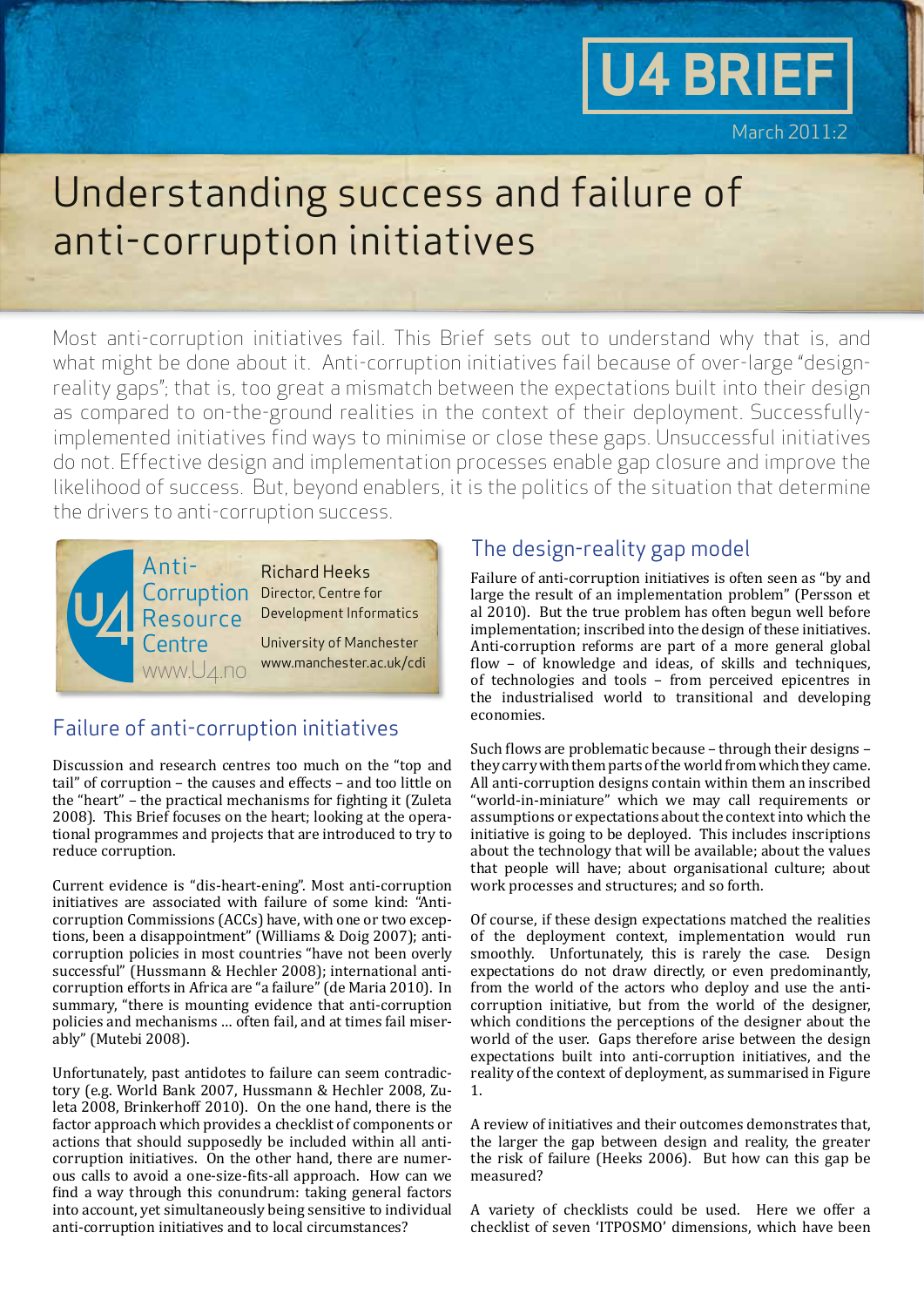#### Figure 1: Design-reality gaps in anti-corruption initiatives



developed and tested on a series of cases in developing countries, including anti-corruption initiatives, and found to cover the key features of such initiatives (ibid.). They are: information (both formal and informal), technology (mainly information technology), processes (from individual tasks to broader business processes), objectives and values (covering formal strategies and personal goals, and the influence of informal institutional forces), staffing and skills (the quantitative and qualitative aspects of competencies), management systems and structures (the formal aspects of organisation), and other resources (especially time and money).

For each of the dimensions in turn, either an individual or a group of stakeholders can analyse two things. First the reality relating to that dimension within the deployment context. Second, the assumptions and requirements relating to that dimension that are built into the initiative design. Any differences could be discussed qualitatively. But it can be helpful to convert the assessed gap between design and reality on each dimension into a numerical rating. For example, one could use a scale from zero to ten on which:

- 0 would indicate no difference between design and reality
- 5 would indicate some degree of difference between design and reality
- 10 would indicate complete and radical difference between design and reality.

Table 1: Design-reality gap ratings and project risks

| Overall rating | Likely outcome                                                                                                                                   |  |
|----------------|--------------------------------------------------------------------------------------------------------------------------------------------------|--|
| $50 - 70$      | The anti-corruption initiative will almost<br>certainly fail totally unless action is taken to<br>close design-reality gaps.                     |  |
| $43 - 56$      | The anti-corruption initiative may well fail totally<br>unless action is taken to close design-reality<br>gaps.                                  |  |
| $29 - 42$      | The anti-corruption initiative might fail totally,<br>or might well be a partial failure unless action is<br>taken to close design-reality gaps. |  |
| $15 - 28$      | The anti-corruption initiative might be a partial<br>failure unless action is taken to close design-<br>reality gaps.                            |  |
| 0 - 14         | The anti-corruption initiative may<br>well<br>be<br>successfully implemented.                                                                    |  |

Experience from past projects suggests that adding together the rating numbers for all seven ITPOSMO dimensions offers an estimate of the likelihood of either total or partial failure, as shown in Table 1 (ibid.). (Of course, there is no exact calibration here; hence the value of moving to intersubjectivity by use of group ratings and discussion.) These ratings can be used These ratings can be used to guide risk assessment and change management for individual projects, or used to prioritise between different projects on the basis of risk.

For example, a democracy initiative was proposed in West Africa with the intention of reducing fraud and making the electoral process more transparent (Boateng & Heeks

2008). The gap between design and ex-ante reality was analysed using the ITPOSMO dimensions, with the result as shown in Table 2.

The overall gap rating total for the designed project was 36, suggesting – according to Table 1 – the possibility of partial or even total failure unless action was taken. In practice, the initiative was a partial failure due to the inability to close gaps by making the necessary changes to reality (especially the changes to technology, skills and process redesign) within the available time, so that only small parts of the system were operational for the election.

#### The externality of anti-corruption initiative designers

Anti-corruption initiatives can be designed by many different groups, but a common pattern is for designers to be, in some way, external to the context of deployment and use. These externalities can take different forms. For example, there may be a "disciplinary externality" when the designer is drawn from a different work domain to that of the main implementers, such as a legal rather than public management background or unit. The designer will characteristically have a different educational background, a different departmental culture, even a different "language" from those who are supposed to adopt the new initiative.

As noted above, there is also the "country externality" that arises when the design is taken from a different national context to that of the users. For example, Doig et al (2005) speak of Africa being "carpet-bombed" with an anti-corruption commission model drawn from Hong Kong; a model designed within and for an entirely different set of resources and an entirely different set of "prevailing political, social and economic conditions" to the reality found in Africa.

In these situations designers will, wittingly or unwittingly, inscribe aspects of their design context into the anti-corruption initiatives. They may try to incorporate elements of local reality into the design as well. However, as Figure 1 indicates, these are assumptions, and assumptions are not necessarily an accurate reflection of reality. In one South Asian Planning Ministry, for instance, a system was introduced to help make budgeting decisions more transparent (Anonymous 2008). An overseas consultant led a design team that inscribed a set of assumptions about the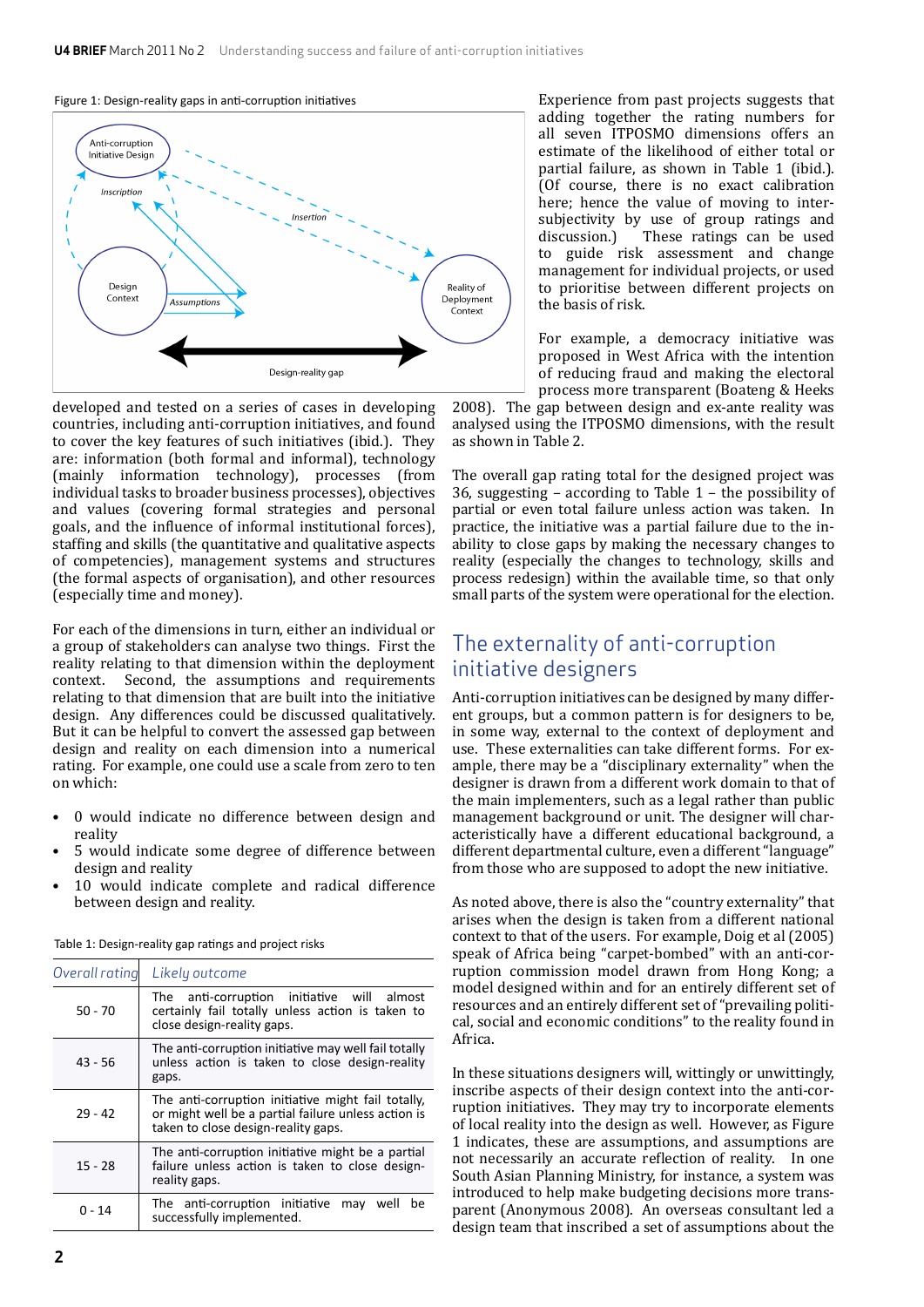| <b>ITPOSMO Check-</b><br>list           | Inscribed Expectations in Design                                                                                                                                                                                                                                           | <b>Reality of Deployment Context</b>                                                                                                 | Design-<br><b>Reality Gap</b><br>Estimate |
|-----------------------------------------|----------------------------------------------------------------------------------------------------------------------------------------------------------------------------------------------------------------------------------------------------------------------------|--------------------------------------------------------------------------------------------------------------------------------------|-------------------------------------------|
| Information                             | Information would consist of the traditional set of con-<br>stituency results, but flowing between different start<br>and end points                                                                                                                                       | Information content as per design, but with<br>different information flow                                                            | 4.5                                       |
| <b>Technology</b>                       | The presence of an electronic scoreboard at national<br>headquarters plus around 350 networked PCs, one in<br>each constituency office                                                                                                                                     | No HQ scoreboard; no PCs in constituency<br>offices; most have faxes; a few have no<br>phone or electricity                          | 7.5                                       |
| <b>Processes</b>                        | A new process of decentralised reporting, by which<br>results could be declared in constituencies, then sent<br>direct from constituencies to the central headquarters<br>of the National Election Commission. (Voting process<br>design no different to current reality.) | Faxing to regional NEC directors; then fax<br>on to NEC HQ; constituencies not allowed<br>to declare their own results.              | 5                                         |
| <b>Objectives and</b><br>values         | Elections should be determined on fair and rational<br>grounds                                                                                                                                                                                                             | Only a few overt hints of resistance to<br>these values e.g. from staff at district level,<br>but attitude of highest levels unclear | 5.                                        |
| <b>Staffing and skills</b>              | The presence of various technology installation skills<br>prior to election, and of data entry skills and network<br>operation and maintenance skills at election time                                                                                                     | Only half the required number of IT staff<br>available; no staff with data entry skills                                              | 6                                         |
| Management<br>systems and<br>structures | The usual hierarchical management structures of the<br>National Election Commission; regional and district of-<br>fices administer election but not results                                                                                                                | As per design except for results role of<br>regional/district offices                                                                | 2.5                                       |
| <b>Other resources</b>                  | 20 million US\$ to be available to cover total costs; two-<br>year timescale for implementation                                                                                                                                                                            | Money available; time not available                                                                                                  | 5.5                                       |

processes and culture of the Ministry into the system, including the assumption that decision-making about project and programme budgets was formal, open and rational. In reality, decision-making in the Ministry had quite different qualities – it was informal, closed, and politicised – and this design-reality mismatch compromised the system's ability to function effectively.

The image portrayed here is that of a "rotten coconut". On the outside the organisation appeared to adhere to rational management norms. But beyond the immediate appearance the consultant found a politicised (and corrupt) inner reality driven by quite different informal institutional values. The designers stood on the outside, from different disciplines, from outside the Ministry and with leadership from overseas. Where they did engage with Ministry staff, the interaction was within the public discourse of organisational rationality, thus designing a fiction that bore little relation to the true functioning of the organisation.

#### Three design-reality gap outcomes

Using the model offered above, we could classify anticorruption initiatives as typically falling into one of three design-reality gap outcomes. Some have a small designreality gap right from the start. Because of the small gap, there is a small risk of failure, and a significant likelihood of successful implementation. However, because the design is not very different from the pre-existing reality, it makes little change to that reality, and so has relatively little impact on corruption. For example, some Indian government e-transparency projects have merely automated a few parts of their existing service processes (an approach Michael Hammer refers to as "paving the cowpaths". Those projects worked – their design was little different to previous reality – but they have made little difference to the number of citizens who must pay a bribe in order to get service (Bhatnagar & Singh 2010).

The converse is a project that starts with a large gap between design and reality. One outcome is that this gap remains large, and the project therefore fails in some way. Both the West African and the South Asian examples cited above fall into this outcome category.

However, anti-corruption initiatives with large initial gaps do not always end in failure. They may find a way – during implementation – to close those gaps, and achieve success. This might mean changing the design to bring it closer to existing reality; for example by reducing the scope and ambition of the project. It will almost certainly mean changing the reality to bring it closer to the design: that is what implementation invariably involves. Or it may mean a combination of these two.

Anti-corruption reforms within Bolivia's National Tax Service provide an example of a large design-reality gap successfully handled (Zuleta 2008). These reforms were ambitious, requiring changes on all of the ITPOSMO dimensions in order to combat widespread fraud. Steady changes over a number of years gradually closed the gaps by bringing reality in line with design expectations: different data was gathered on taxpayers; old and absent information technology was updated; the process for making tax payments was streamlined; more than 80% of staff were replaced and their skill sets were expanded; and so on. This gap closure created a new system that worked, with the level of tax evasion and the proportion of tax refunds (a key source of fraud) both significantly reduced.

#### Designing successful anti-corruption initiatives

Design of successful anti-corruption initiatives (meaning those which are successfully implemented; the extent of their success in combating corruption depends on their design objectives) requires us to pay attention to the "who" and "how" of the design process. One key will be the